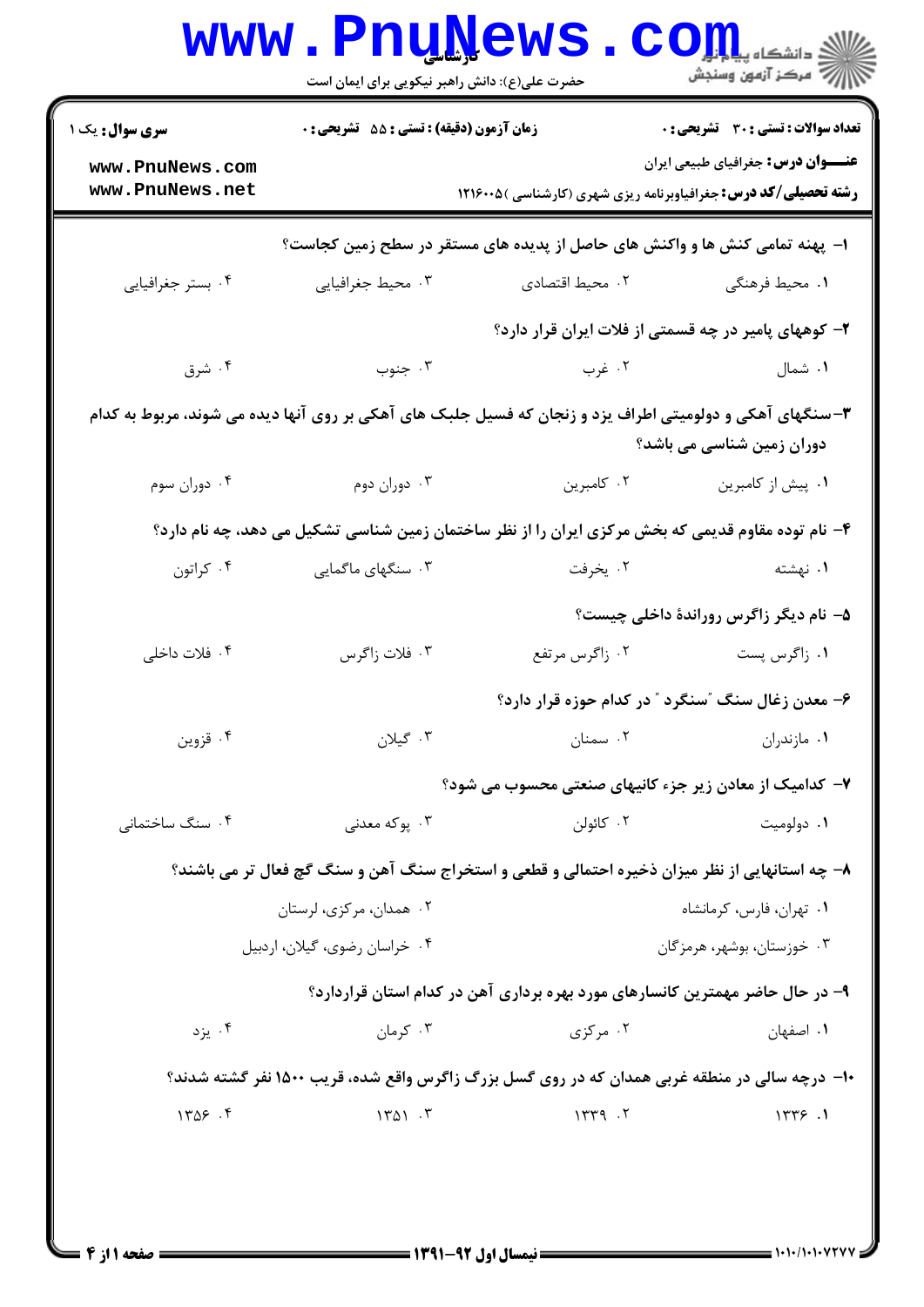|                                    | www.PnuNews<br>حضرت علی(ع): دانش راهبر نیکویی برای ایمان است |                    | الله دانشگاه پیارالی<br>الله مرکز آزمون وسنجش                                                                                  |
|------------------------------------|--------------------------------------------------------------|--------------------|--------------------------------------------------------------------------------------------------------------------------------|
| <b>سری سوال : ۱ یک</b>             | زمان آزمون (دقیقه) : تستی : 55 آتشریحی : 0                   |                    | <b>تعداد سوالات : تستی : 30 ٪ تشریحی : 0</b>                                                                                   |
| www.PnuNews.com<br>www.PnuNews.net |                                                              |                    | <b>عنـــوان درس:</b> جغرافیای طبیعی ایران<br><b>رشته تحصیلی/کد درس:</b> جغرافیاوبرنامه ریزی شهری (کارشناسی ) ۱۲۱۶۰۰۵           |
|                                    |                                                              |                    | 11- نواحی فقیر و کم توسعه کشور با کدامیک از موارد زیر مطابقت دارد؟                                                             |
|                                    | ۰۲ نواحی ضعیف از نظر مواد اولیه و خام                        |                    | ۰۱ نواحی بدون مواد معدنی                                                                                                       |
|                                    | ۰۴ شهرهای صنعتی و معدنی                                      |                    | ۰۳ نواحی غنی مواد اولیه و خام                                                                                                  |
|                                    |                                                              |                    | ۱۲– کدام قسمت زاگرس به دلیل دریافت بارش بیشتر، از پوشش گیاهی غنی تری برخوردار است؟                                             |
| ۰۴ زاگرس جنوبی                     | ۰۳ زاگرس جنوب شرقی                                           | ۰۲ زاگرس غربی      | ٠١. جبهه شرقي زاگرس                                                                                                            |
|                                    |                                                              |                    | ۱۳- چه تعداد از شهرهای ایران درسال ۱۳۶۵ در ارتفاع زیر ۱۰۰ متر واقع شده اند؟                                                    |
| $9 \wedge . 5$                     | $9\lambda$ . T                                               |                    | $FA \tN$ $A \tN$                                                                                                               |
|                                    |                                                              |                    | ۱۴- بر اساس طبقه بندی چه کسی ایران در منطقه اقلیمی استپ های خشک و اقلیم بیابانی قراردارد؟                                      |
| ۰۴ ترول- پافن                      | ۰۳ بافن                                                      | ۰۲ کوپن            | ۰۱ دمارتن                                                                                                                      |
|                                    |                                                              |                    | ۱۵– با توجه به نمودارهای اقلیمی کشور که بر اساس روش یتزولد تهیه شده، بطور کلی رابطه درجه حرارت ماهانه با بارندگی<br>چگونه است؟ |
| ۰۴ هيچ رابطه اي ندارند             | ۰۳ معکوس                                                     | ۰۲ رابطه کمی دارند | ۰۱ مستقیم                                                                                                                      |
|                                    |                                                              |                    | ۱۶– کدامیک از شهرهای زیر دارای میزان بارندگی کمتری است؟                                                                        |
| ۰۴ رامسر                           | ۰۳ آستارا                                                    | ۰۲ رشت             | ۰۱ گنبد قابوس                                                                                                                  |
|                                    |                                                              |                    | ۱۷– جلگه شرقی مازندران که رودگرگان از آن می گذرد در کدام ناحیه اقلیمی واقع شده است؟                                            |
|                                    | ٠٢ فلات ايران                                                |                    | ۰۱ معتدل و خنک کوهستانی                                                                                                        |
|                                    | ۰۴ سواحل پست دریای خزر                                       |                    | ۰۳ نیمه حاره معتدل                                                                                                             |
|                                    |                                                              |                    | ۱۸- در نواحی داخلی کشور یعنی مناطق کویری بیش از ۴۰ درصد از کل بارش سالانه در کدام فصل فرو می ریزد؟                             |
| ۰۴ بهار                            | ۰۳ تابستان                                                   | ۰۲ زمستان          | ۰۱ پاييز                                                                                                                       |
|                                    |                                                              |                    | ۱۹- حجم رسوبات انباشته شده در پشت کدام سد بیشتر است؟                                                                           |
| ۰۴ سفید رود                        | ۰۳ زاینده رود                                                | ۰۲ لتيان           | ۰۱ دز                                                                                                                          |
|                                    |                                                              |                    |                                                                                                                                |
|                                    |                                                              |                    |                                                                                                                                |
|                                    |                                                              |                    |                                                                                                                                |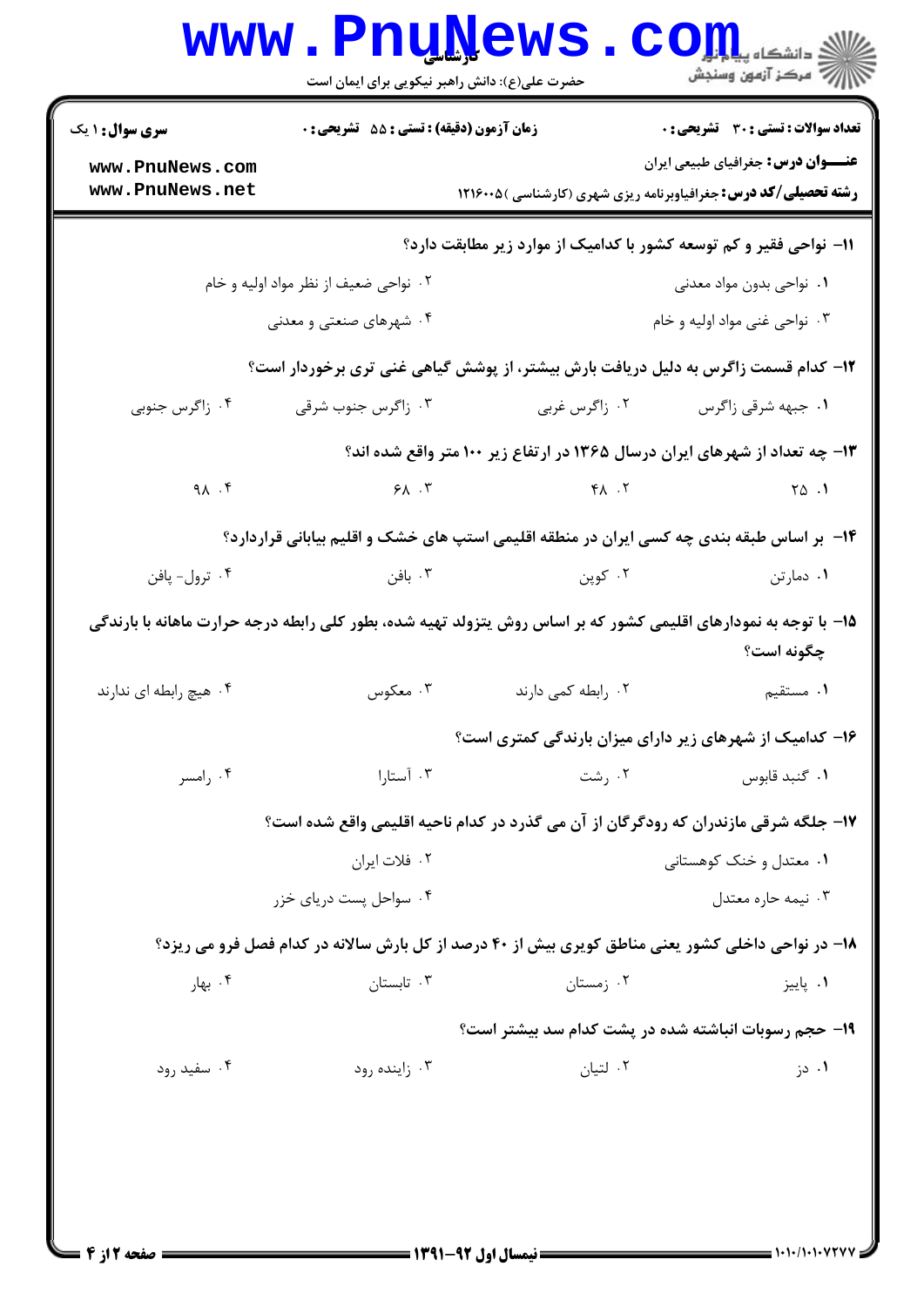| تعداد سوالات : تستي : 30 ٪ تشريحي : 0                  |                                                                                                                                                                              | <b>زمان آزمون (دقیقه) : تستی : 55 تشریحی : 0</b> | <b>سری سوال : ۱ یک</b>                        |  |
|--------------------------------------------------------|------------------------------------------------------------------------------------------------------------------------------------------------------------------------------|--------------------------------------------------|-----------------------------------------------|--|
| <b>عنـــوان درس:</b> جغرافیای طبیعی ایران              |                                                                                                                                                                              |                                                  | www.PnuNews.com                               |  |
|                                                        | <b>رشته تحصیلی/کد درس:</b> جغرافیاوبرنامه ریزی شهری (کارشناسی ) ۱۲۱۶۰۰۵                                                                                                      |                                                  | www.PnuNews.net                               |  |
|                                                        | ۲۰– حوضه آبریزی که به دلیل واقع شدن در داخل حصار کوهستانی، دارای رودخانه هایی با دبی زیاد نیست و متوسط سالانه<br>دبی آنها بین ۱۰ تا ۲۰ مترمکعب در ثانیه مع پاشد،چه نام دارد؟ |                                                  |                                               |  |
| ۰۱ حوضه آبریز مرکزی                                    |                                                                                                                                                                              | ۰۲ آبریزهای دریای عمان                           |                                               |  |
| ۰۳ حوضه آبریز دریای خرز                                |                                                                                                                                                                              | ۰۴ حوضهٔ آبریز دریاچه ارومیه                     |                                               |  |
|                                                        | <b>۲۱</b> - بر اساس میزان برداشت آبهای زیر زمینی در سال ۱۳۶۵ ، چند درصد آبهای مذکور از طریق قنات تامین می شده است؟                                                           |                                                  |                                               |  |
| FT.1                                                   | $Y \in \mathcal{X}$                                                                                                                                                          | 1.7                                              |                                               |  |
|                                                        | ۲۲- خاکهای کوهپایه ای سواحل پست دریای خزر چند درصد از کل خاکهای کشور را تشکیل می دهند؟                                                                                       |                                                  |                                               |  |
| ۰۱ /۵ درصد                                             | ۲. ۲۸ درصد                                                                                                                                                                   | ۰۳ درصد                                          | ۰ / ۳ ، ۲ درصد                                |  |
|                                                        | ۲۳– بهترین استفاده از خاکهای پودزول که دارای شیب متوسط تا زیاد است، چیست؟                                                                                                    |                                                  |                                               |  |
| ۰۱ کشت چای                                             | ۰۲ ایجاد جنگل                                                                                                                                                                | ۰۳ کشت برنج                                      | ۰۴ ایجاد مراتع                                |  |
| <b>۳۴</b> - درمورد مراتع کدامیک از موارد زیر صحیح است؟ |                                                                                                                                                                              |                                                  |                                               |  |
| ۰۱ رطوبت نسبی را افزایش می دهد                         |                                                                                                                                                                              | ۰۲ رطوبت نسبی را کاهش می دهد                     |                                               |  |
| ۰۳ ذخیره آبهای زیر زمینی را کاهش می دهد                |                                                                                                                                                                              |                                                  | ۰۴ رطوبت و آبهای زیر زمین را کاهش می دهد      |  |
|                                                        | ۲۵– بطور کلی جنگلهای نیمه مرطوب ایران در کجا قرار دارند؟                                                                                                                     |                                                  |                                               |  |
| ۰۱ غرب                                                 | ۰۲ شمال                                                                                                                                                                      | ۰۳ شمال غرب                                      | ۰۴ جنوب غرب                                   |  |
|                                                        | ۲۶– طبق بر آورد شیلات جنوب، ظرفیت صید در سواحل جنوبی ایران چند کیلوگرم در هکتار است؟                                                                                         |                                                  |                                               |  |
| $\Delta$ .                                             | 15.7                                                                                                                                                                         | $Y \cdot \cdot \cdot$                            | YY. f                                         |  |
|                                                        | ۲۷– چرا در بخشهای داخلی فلات ایران کمتر کانون استقرار مهمی پاگرفته است؟                                                                                                      |                                                  |                                               |  |
| ۰۱ فقر محیط                                            |                                                                                                                                                                              |                                                  | ۰۲ به دلیل محدویت های ناشی از سختی محیط طبیعی |  |
|                                                        | ۰۳ عدم توانایی و فقر محیط طبیعی در پشتیبانی از انسان                                                                                                                         | ۰۴ تکامل فرهنگ و عدم تحمل شرایط سخت              |                                               |  |
|                                                        | ۲۸- کدام مورد زیر جزء ضایعات زیست محیطی ناشی از تراکم فعالیتهای انسانی محسوب می شود؟                                                                                         |                                                  |                                               |  |
| ۰۱ ضایعات ناشی از فرسایش                               |                                                                                                                                                                              | ۰۲ بهره برداری بی رویه از منابع رویشی            |                                               |  |
| ۰۳ پیش روی شنهای روان                                  |                                                                                                                                                                              | ۰۴ گسترش بیابانها و شنهای روان                   |                                               |  |